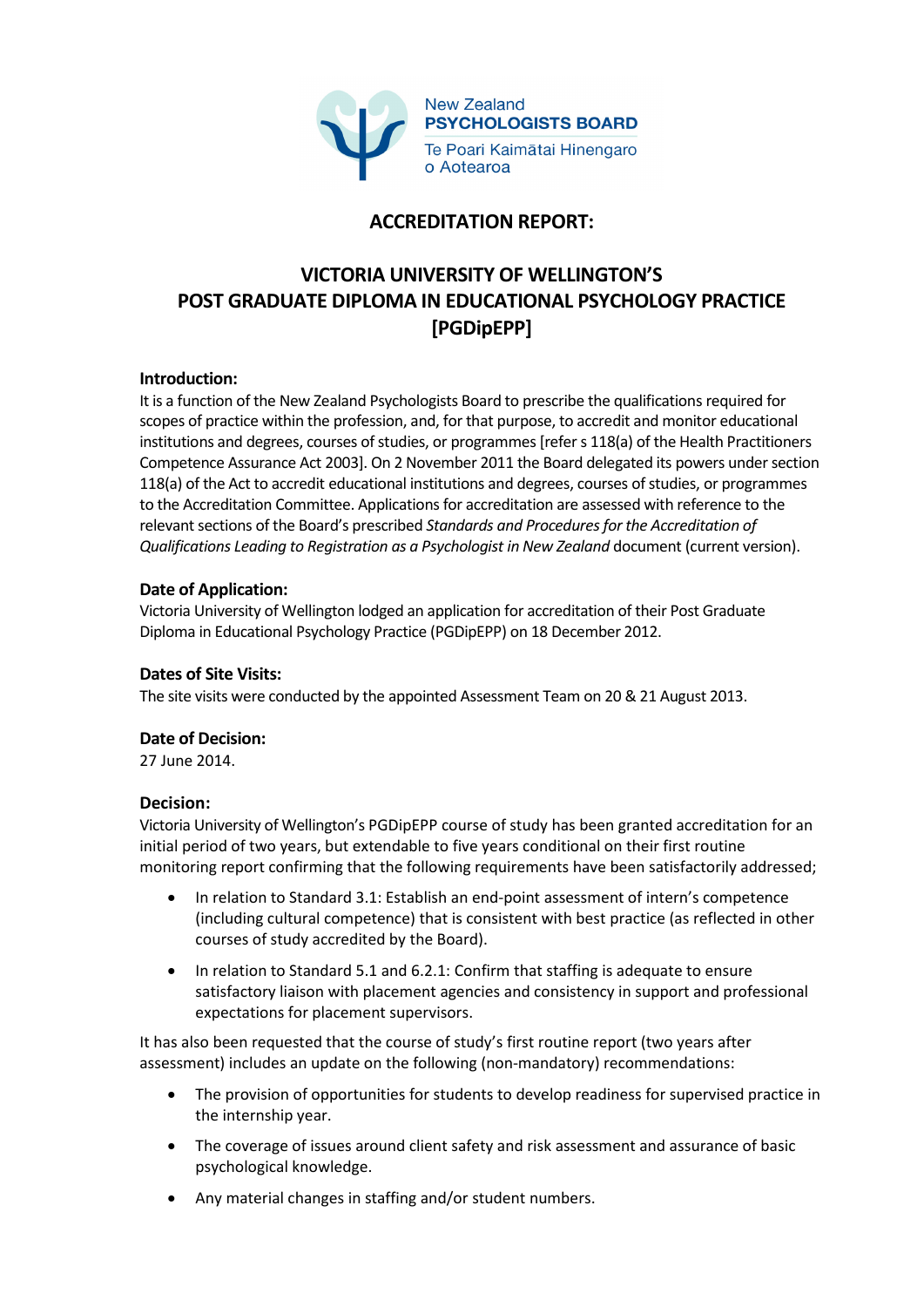## **Accreditation current until:**

27 June 2016.<sup>1</sup>

On behalf of the Accreditation Committee,

 $\overline{\phantom{a}}$ 

Steve Osborne, Committee Chair 27 June 2014

## **Update:**

On 8 June 2015 the Accreditation Committee (under delegation) resolved to extend the accreditation of Victoria University of Wellington's PGDipEPP course of study to 8 June 2021.

## **Accreditation current until:**

08 June 2021.<sup>1</sup>

On behalf of the Accreditation Committee,

 $\sim$ 

Steve Osborne, Committee Chair 11 June 2015

## **Update:**

At its meeting on 5<sup>th</sup> July 2021 the Accreditation Committee resolved to extend the accreditation of the Postgraduate Diploma in Educational Psychology Practice training programme delivered by Victoria University of Wellington until 28<sup>th</sup> February 2022.

This will allow the Board to ensure a full accreditation process has been completed and that in the meantime the training programme is still accredited in order to continuing teaching the interns.

On behalf of the Board,

Kylie Hooper General Manager/Registrar

5 October 2021

<sup>&</sup>lt;sup>1</sup> It should be noted that the Board reserves the right to revisit a course granted accreditation subject to periodic reporting requirements.